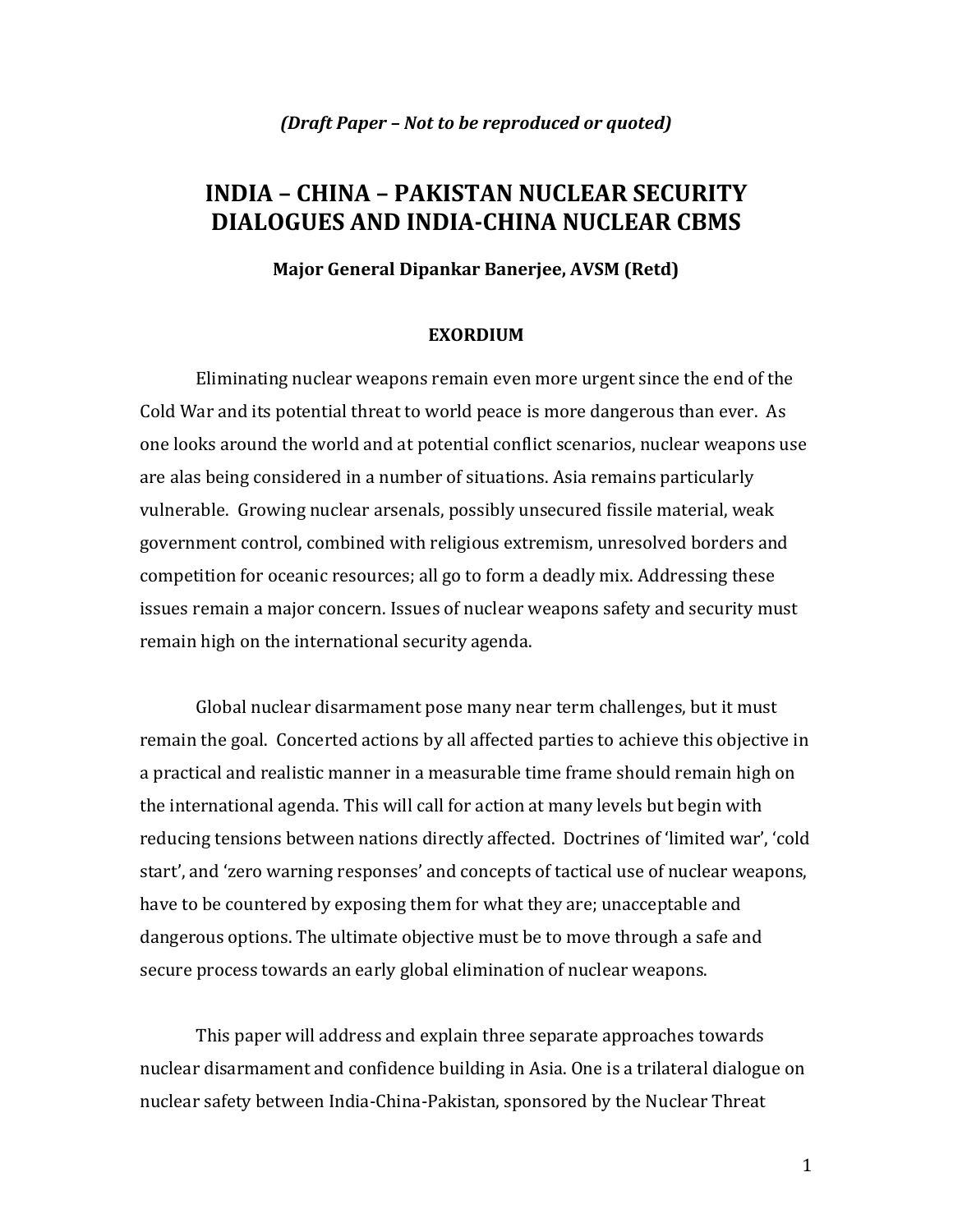Initiative (NTI). Two, briefly mention an initiative for the resumption of the Rajiv Gandhi Action Plan for a Nuclear Weapons free and Non‐violent World Order, 1988 (RGAP) supported by the government of India. Three, discuss in outline the possibilities of nuclear confidence building between India and China.

#### **Trilateral Nuclear Security Dialogues 2008-12**

Since the last four years, with the support of the Nuclear Threat Initiative, the Institute of Peace and Conflict Studies in New Delhi, has led a unique project addressing nuclear security in India‐China‐Pakistan. Leading experts, practitioners and former senior officials from these three countries have been working towards this objective. A number of participants in these dialogues are present among this audience. While we do not claim to have achieved our goals, I do believe we have made very significant progress. The fact that we have sustained five rounds of dialogue among senior interlocutors, addressed serious issues and are in the process of removing mutual concerns, allows me to make this point. In addition, as in other track 2 dialogues, this has led to the possibility of bringing these issues on the official dialogue agenda.

#### **Pursuing the Rajiv Gandhi Action Plan 1988**

 India has recently launched another initiative in 2010 specifically focused on implementing the RGAP. An informal Study Group was set up, which prepared a comprehensive report that was released on 20 Aug 2011.[1](#page-16-0) As an initial measure it approached the three nuclear weapons countries of Asia to generate a consensus and agree to a plan of action. Mani Shankar Aiyar, a former cabinet minister in the Government of India and currently a Member of the Indian Parliament leads this initiative. A preliminary effort was to begin with a conference between selected experts from India, China and Pakistan, which was scheduled for July 2012 at New Delhi. Even though all arrangements were made, the conference had to be postponed due to unavoidable reasons. Efforts are being made to resume this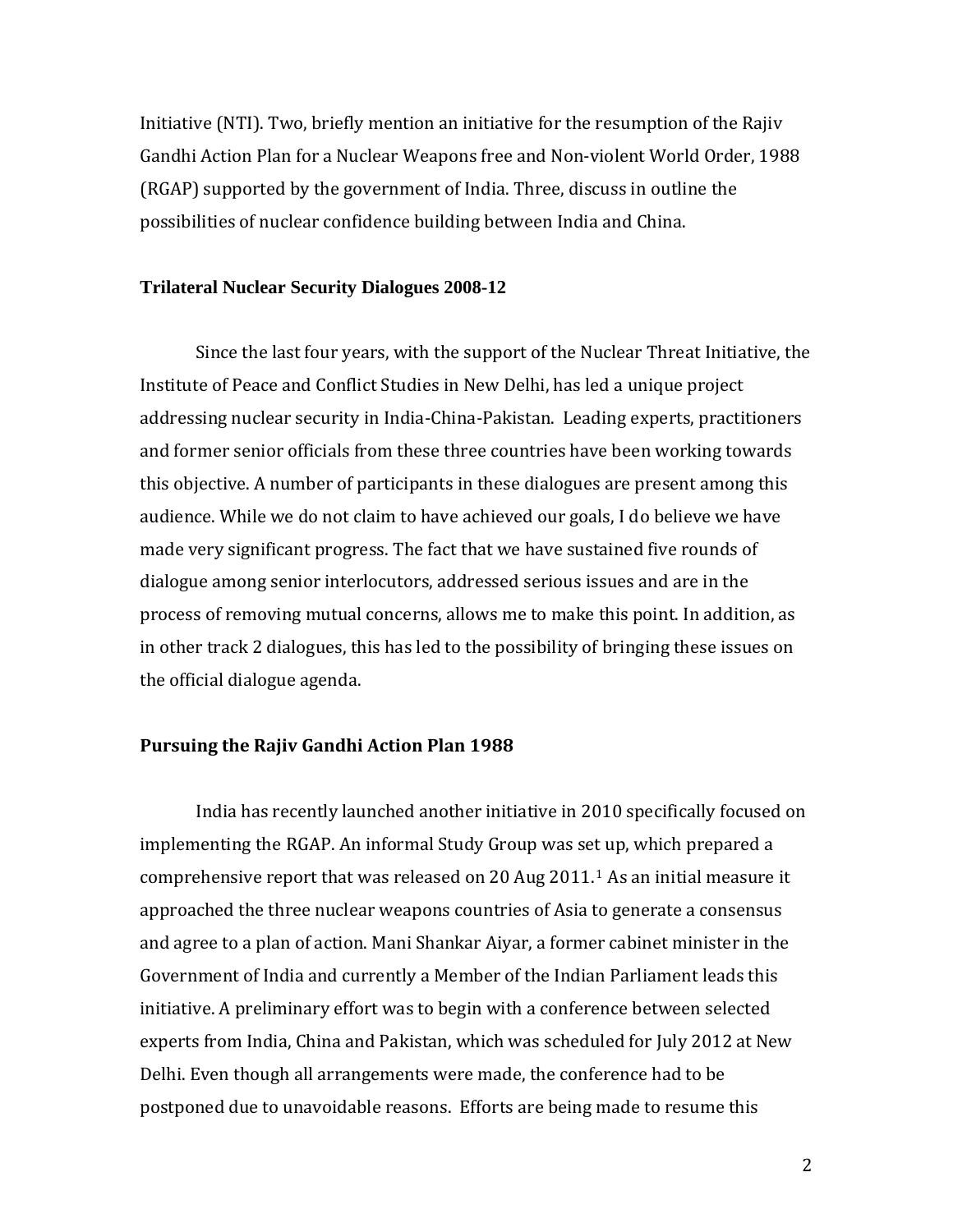meeting. Brief reference will be made to the thought process that has gone behind this initiative.

## **Call for IndiaChina Nuclear CBMs**

India and China are two large civilizational entities living in close proximity to each other through history. This several millennia old co‐existence led to peaceful exchange of goods through multiple trade routes. Along these have travelled people and merchandise. Commerce benefitted both nations. Scholars and religious teachers followed and made this long and difficult journey of many months in search of knowledge and holy scripts. This peaceful exchange enriched both nations and humanity at large for several centuries. Remarkably this long association witnessed no conflict. This was broken only in the twentieth century by two decades of conflict and tension; a mere blip in the history of time.[2](#page-16-1)

Today once again when both India and China are reassuming their positions in the global hierarchy of leading nations, it is important to relearn those lessons of peaceful co‐existence. China is already the second most important country in the world; with the second largest GDP, still growing robustly. India remains well behind but is also rising steadily. With its large and young population and a stable though somewhat fractious democracy, it too has demonstrated a potential for high growth. Both countries living together in peace and harmony can provide a degree of stability and security not merely in Asia but also in the world. Enhancing nuclear CBMs and working towards global nuclear disarmament (GND) will strengthen this enormously. An attempt will be made to highlight some possibilities in that direction.

#### **BACKDROP**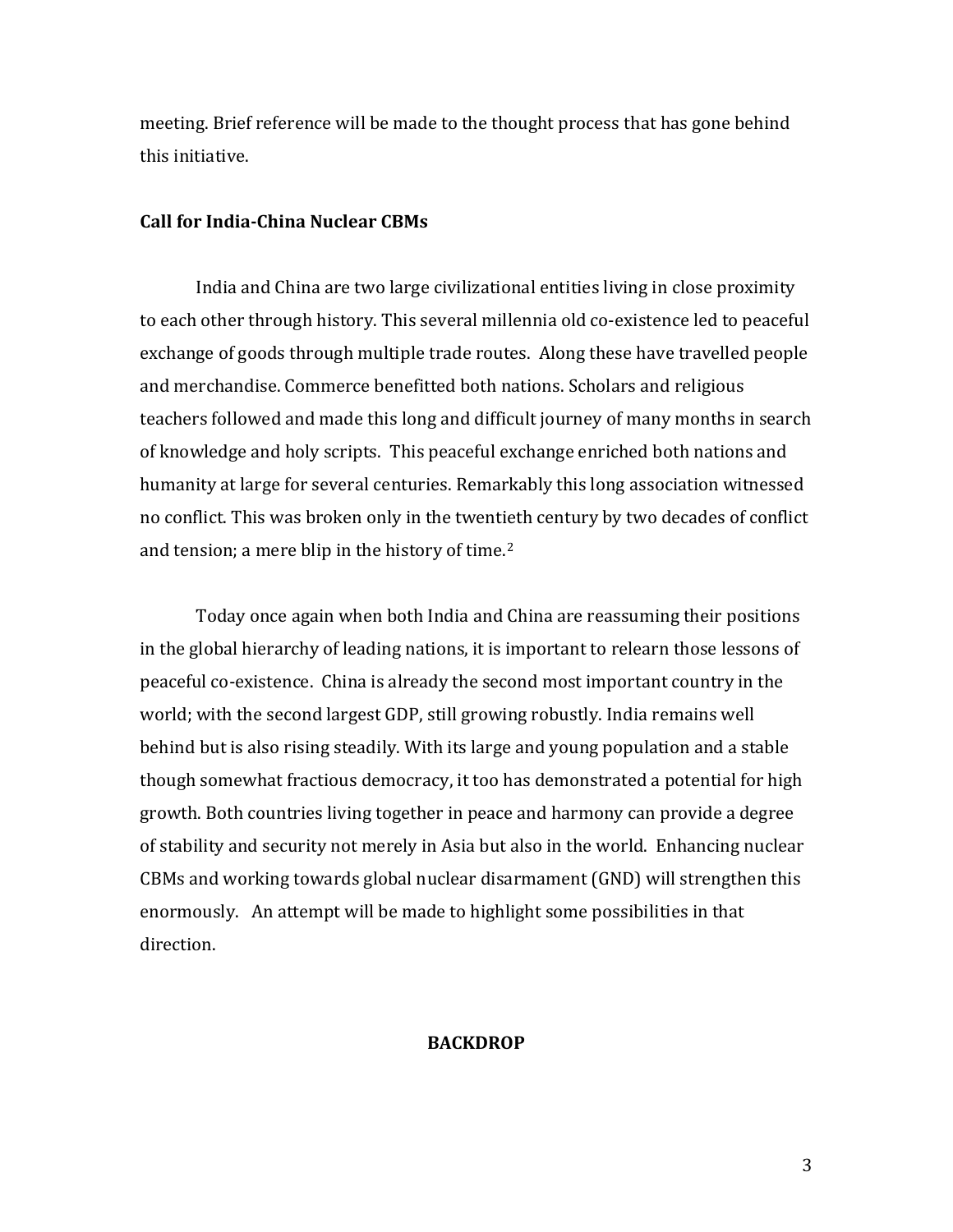At the outset it is necessary to make one point clear. Issues of nuclear disarmament cannot fructify bilaterally, even though confidence building can. Nuclear weapons are global weapons. One nation with suitable means of delivery can cause devastation and death anywhere in the world. If terrorists with imagined international grievances get hold of these, they can cause untold damage. Hence issues of GND must be discussed globally among all countries and particularly with all those possessing these weapons. During our meetings, this issue was emphasized repeatedly.

Moving towards nuclear weapons elimination will not be easy. These "cherished" weapons were acquired by all three Asian countries at great cost and high national sacrifice. They remain symbols of national pride. Their possession reinforces traditional thinking of national security, based on strategies of war fighting and deterrence. It will not be easy to eliminate these from national arsenals till they are delegitimized. As a first step, nuclear weapons must find no place in military doctrines. Particularly in Asia, it will also need Pakistan to give up some of its long cherished notions of national security based on possible pre‐emptive strikes and facilitate progress on nuclear disarmament in the Conference on Disarmament.

An attempt had to be made to break out of this cycle of helplessness and attempt a dialogue towards eliminating these weapons from national arsenals even accepting that this may be a slow process. That is the rationale for the three processes that I will briefly mention in this paper.

## **TRILATERAL NUCLEAR SECURITY DIALOGUES**

The trilateral nuclear security dialogues took place in the backdrop of a global movement towards nuclear disarmament. This began with President Obama's exhortations at Prague, the initiation of the Global Zero project, the statements by the four eminent US statesmen supported by the NTI and the Evans – Kawaguchi Report on *Eliminating Nuclear Threats,* among others*.* All these initiatives took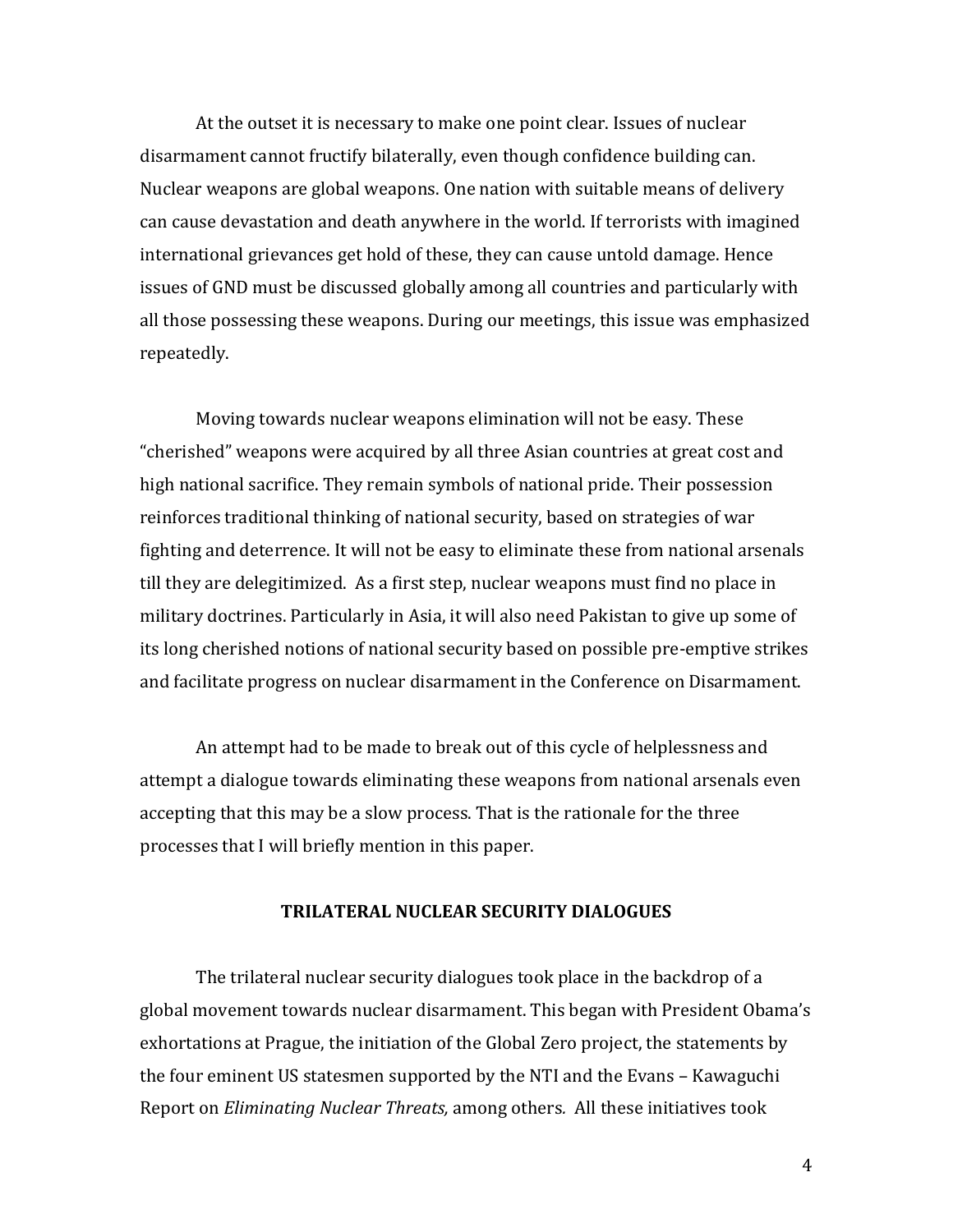place simultaneously and influenced and strengthened each other. These measures appeared to be motivated by a genuine global desire towards addressing the issue of nuclear weapons elimination. A realization that something had to be done to rid the world of these evil weapons that cast a pall over human existence.

 This brief narrative on the possibility of evolving a framework of cooperation between nuclear weapon states led to a parallel process initiated by the Institute of Peace and Conflict Studies (IPCS). Supported by the NTI, this project on *Nuclear Safety and Security in Asia* started in December 2008. Though not by design, the first meeting was held a fortnight after the Mumbai terrorist attacks in Nov 2008, when South Asia confronted one of its more tense moments in recent history. This process includes former top military and scientific experts, senior experts and diplomats from India, China and Pakistan, many of whom are present in the conference today.

 Nuclear strategic issues have not featured in a major way in bilateral official dialogues between the three countries till date. Under the India‐Pakistan Composite Dialogue process this issue was raised and discussed in 2004 and in December 2011. Other official dialogues too have been held leading to a number of nuclear confidence building measures, though perhaps not as substantive as required under the circumstances. But, China did not recognize India's status as a Nuclear Weapon State and hence the question of an official dialogue on this issue did not arise. It was expected that this might be taken up between them at the Special Representative level on the border talks, but no information is available whether this has actually been done.

 The objectives in conceiving and starting this trilateral nuclear security dialogue were four fold;

> First, to get a group of senior nuclear strategic professionals from these three countries to exchange views through free and frank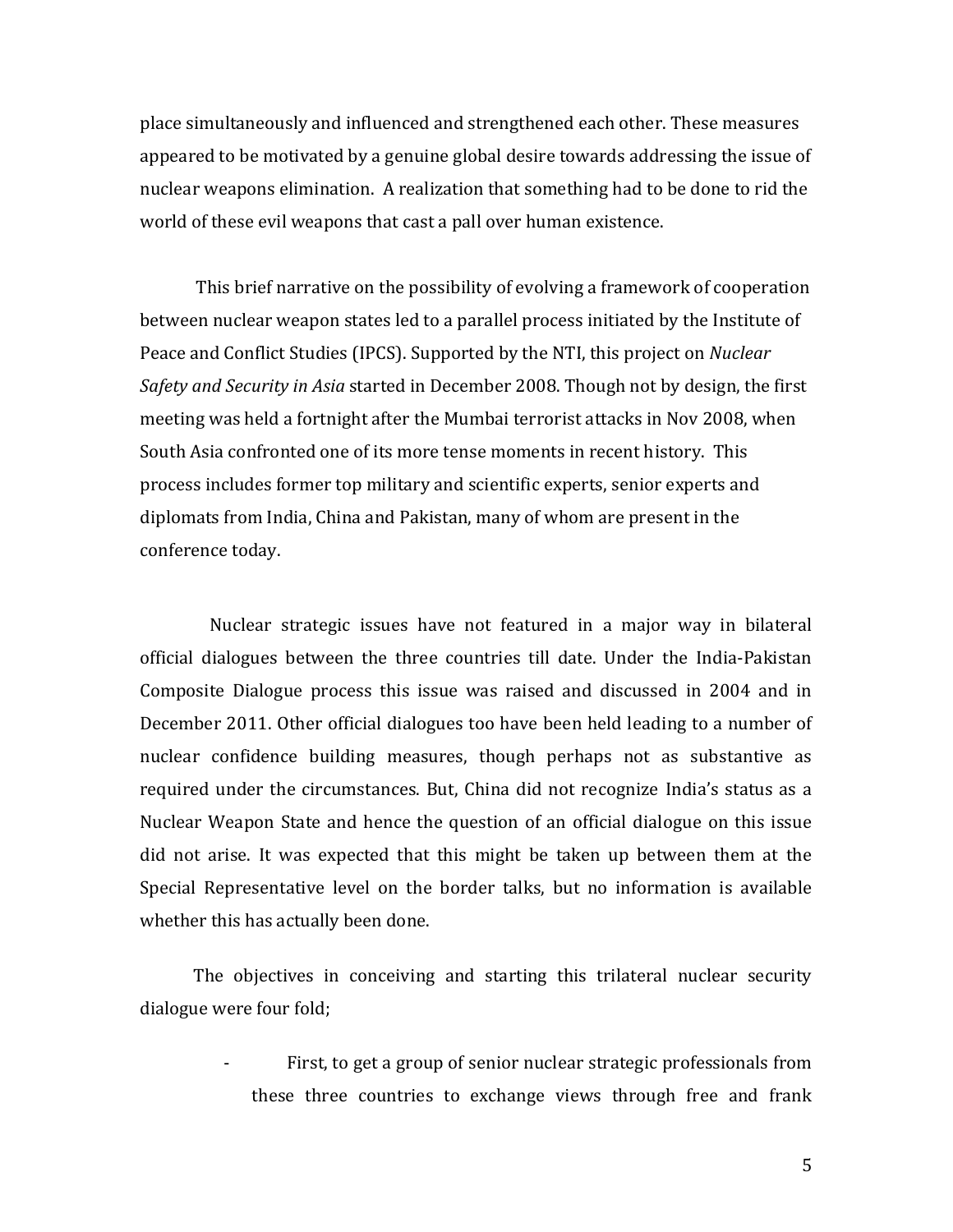dialogue and develop through this process a degree of confidence and comfort.

- ‐ Examine recent global developments of nuclear doctrines, arms control and disarmament and analyze their impact on respective countries.
- ‐ Consider nuclear doctrinal questions in these three countries and examine how these can be harmonized towards a more stable and secure relationship.
- ‐ Examine ways towards disarmament and global elimination of nuclear arms.

#### **Summary of Meetings and Discussions**

Five meetings have taken place under this format so far:

# **First meeting (Planni ng Conference)**

Date: 6-7 Dec 2008 Venue: Hotel Galadari, **Colombo** 

#### **Second meeting**

Date: 8‐9 August 2009 Venue: Fudan University, **Shanghai**

# **Third meeting**

Date: 31 July‐1 Aug 2010 Venue: Laguna Golf and Country Club, **Singapore**

# **Fourth meeting**

Date: 29‐30 Jan 2011 Venue: Hotel Lebua Tower Club, **Bangkok**

#### **Fifth meeting**

Date: 29-30 September 2011 Venue: Hotel Wanshou, **Beijing**

We expect to hold the Sixth meeting at New Delhi in early 2013.

### **Issues discussed and Agenda**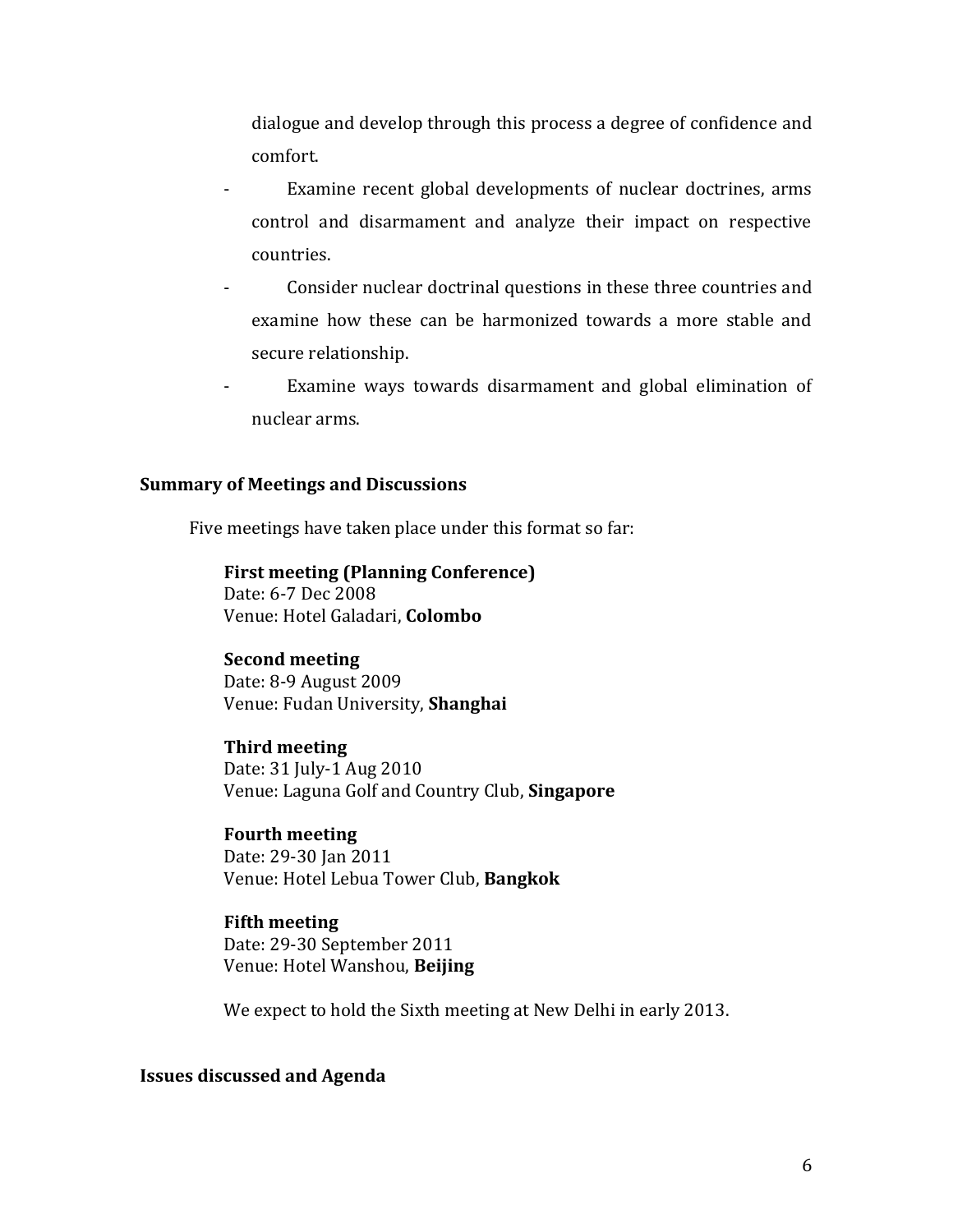The group discussed all issues connected with nuclear security; frankly and without reservations. Participants changed from meeting to meeting to incorporate the best experts on respective subjects, but a core group was common from one to the next. A summary of discussions was shared after each meeting so that respective governments could be kept informed. Deliberately as a matter of policy it was decided not to put out any joint reports till now, even though individuals were allowed to write on issues based on their own understanding of the discussions. The issues that featured in the agenda are listed below in no particular order:‐

- ‐ Global nuclear developments, dangers and threat perceptions.
- Examination of nuclear doctrines and attempts at harmonization.
- ‐ Assessment of existing nuclear Confidence Building Measures.
- ‐ Fissile material stockpiles, their control and production ban.
- ‐ Issues hindering nuclear weapons elimination and evolving a process facilitating the same.
- ‐ Examining impending global dialogues and deliberations START, CTBT, FMCT, 2010 NPT RevCon and others.
- ‐ Nuclear threats arising from states and non state actors including nuclear terrorism.
- ‐ Nuclear non‐proliferation beyond the NPT.
- ‐ Evolving dialogue mechanisms and policies for global nuclear weapons elimination.
- Impact of the New START in Asia.
- ‐ An agenda for the CTBT and FMCT in the Conference on Disarmament.
- ‐ Revisiting nuclear doctrines including 'No First Use'.
- ‐ Enhancing Nuclear Security in Asia by developing reliable risk reduction measures ‐ bilaterally and multilaterally.
- ‐ Assessing North Korean and Iranian nuclear developments.
- Securing nuclear energy options in the global nuclear future.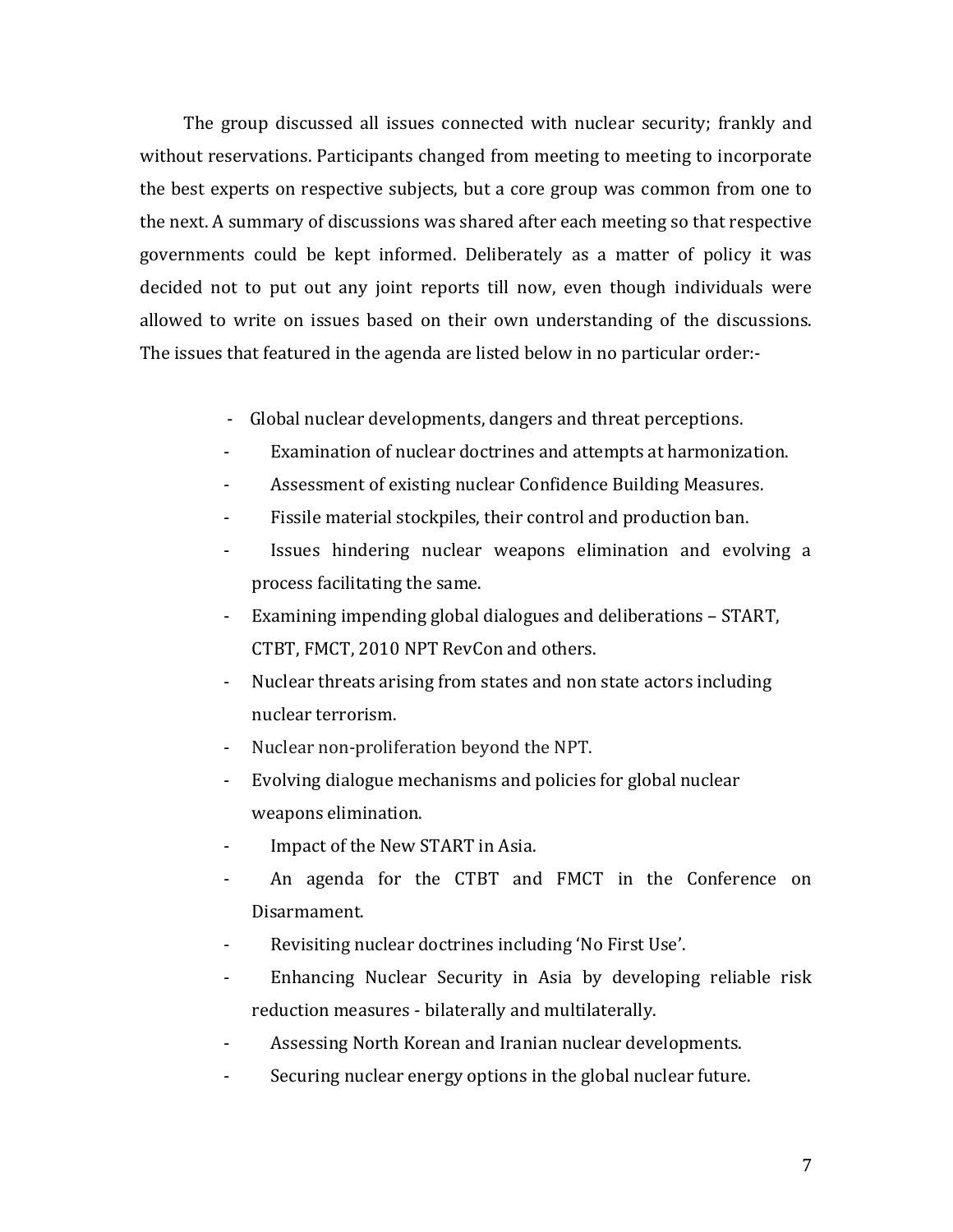An Asian approach to abolishing nuclear weapons – What is the tipping point?

#### **Discussion Summary**

 The above list is formidable and kept the participants deeply engrossed in debating the various issues. Details of each meeting and results are summarized in the IPCS web site. A brief summary of major issues only is mentioned below.3

 It was clear that for China, US nuclear policy and posture, deployment of missile defense in East Asia and nuclear terrorism were amongst its major concerns. A senior Chinese participant opined that even though the Government of China did not recognize the nuclear status of India and Pakistan under the NPT, a dialogue at Track II level was reasonable and necessary. For Pakistan, nuclear policies were India centric. It was agreed that further proliferation of nuclear weapons would be very undesirable and must be prevented. It was also accepted that the possibility of unauthorized use of nuclear weapons or nuclear accidents remains high, particularly among new nuclear weapon states.

 There was a general consensus that both USA and Russia should take a lead in substantially reducing their nuclear arsenals before the other nuclear weapon powers could be expected to join. At the same time it was accepted that Asian countries should develop their own regional positions on nuclear weapons security and elimination. The possibilities of a trilateral de‐alert status of nuclear forces or no‐first‐use statement should be explored. There is a need for innovative CBM approaches between India and Pakistan because the existing ones have run out of steam.

 It was agreed that threats from biological and chemical weapons have to be factored into security calculations while considering elimination of nuclear weapons. Yet, this may not be a focus of our future deliberations.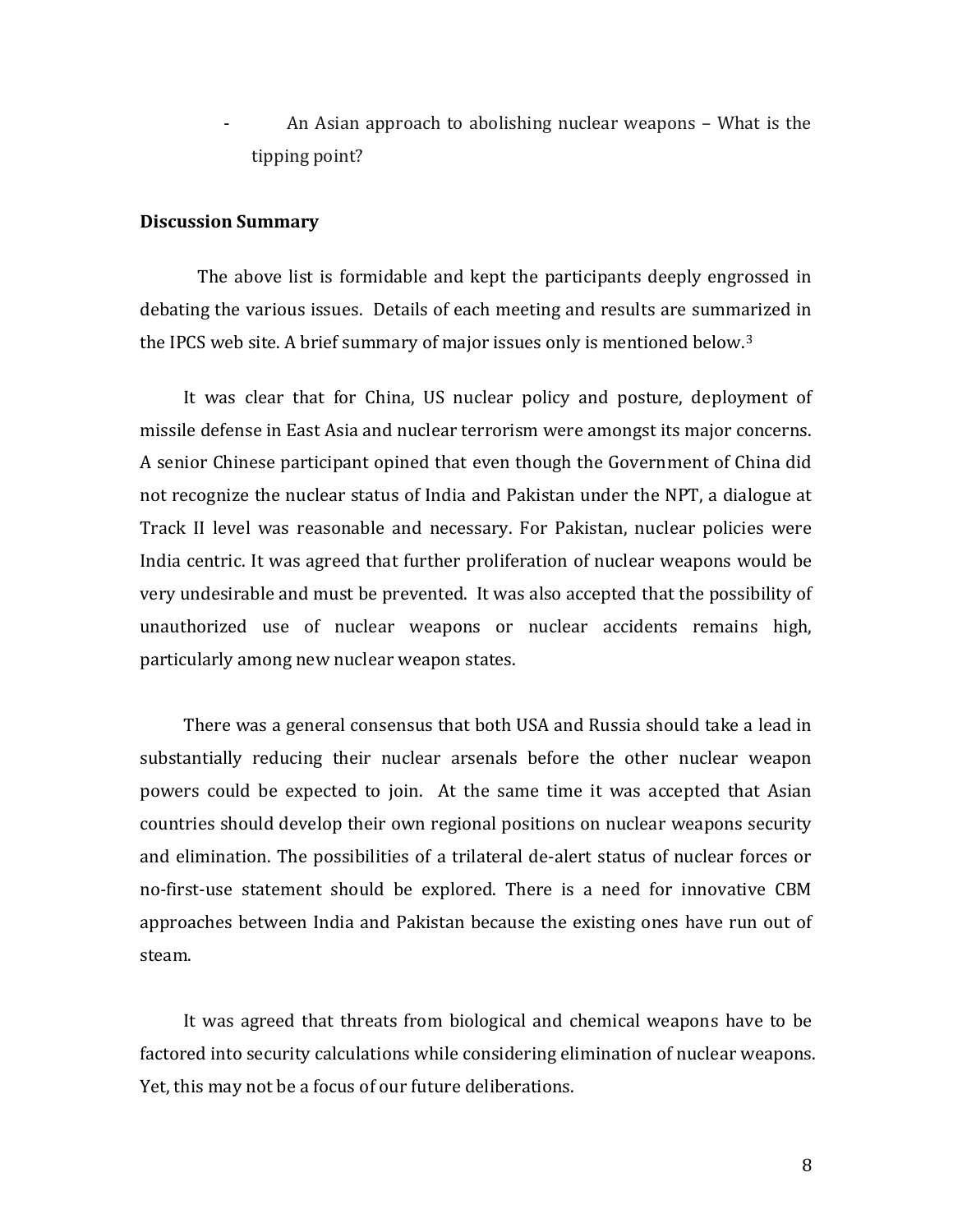There were a number of discussion sessions on the doctrine of 'No First Use'. It remains an accepted doctrine in the case of China and India, though not yet acceptable to Pakistan. The specificities in the case of India and China were discussed at length. The reason Pakistan was unable to accept it was also considered. It was agreed that a conciliation between India and China was possible on this and some means of formalising this could become an important CBM. But, Pakistan's acceptance of this was not likely in the absence of major concessions from India, which seemed very improbable. However, it was conceded that this remained a very important area for further discussion and an issue that had significant promise. Could this then be extended more widely?

The CTBT is not expected to come in to force anytime soon. However, China is a signatory and both India and Pakistan have made statements to abjure testing. It is necessary to make this de facto situation a de jure reality through stronger and repeated statements reinforcing their respective moratorium.

An arms race such as during the Cold War remains a major concern in Asia. Transparency on capability and doctrine are necessary, else mistrust and fears are likely to call for larger arsenals.

Significant numbers of proliferators are located in Asia, including North Korea and Iran. The challenge is how to stop and roll back North Korea, and persuade Iran to abjure its intentions of acquiring these weapons and put in place international safeguard over its nuclear facilities.

Till nuclear weapons are held in respective arsenals, the danger of its use will exist, irrespective of doctrinal issues.

A guaranteed de‐alert status at peace time is an important CBM, but requires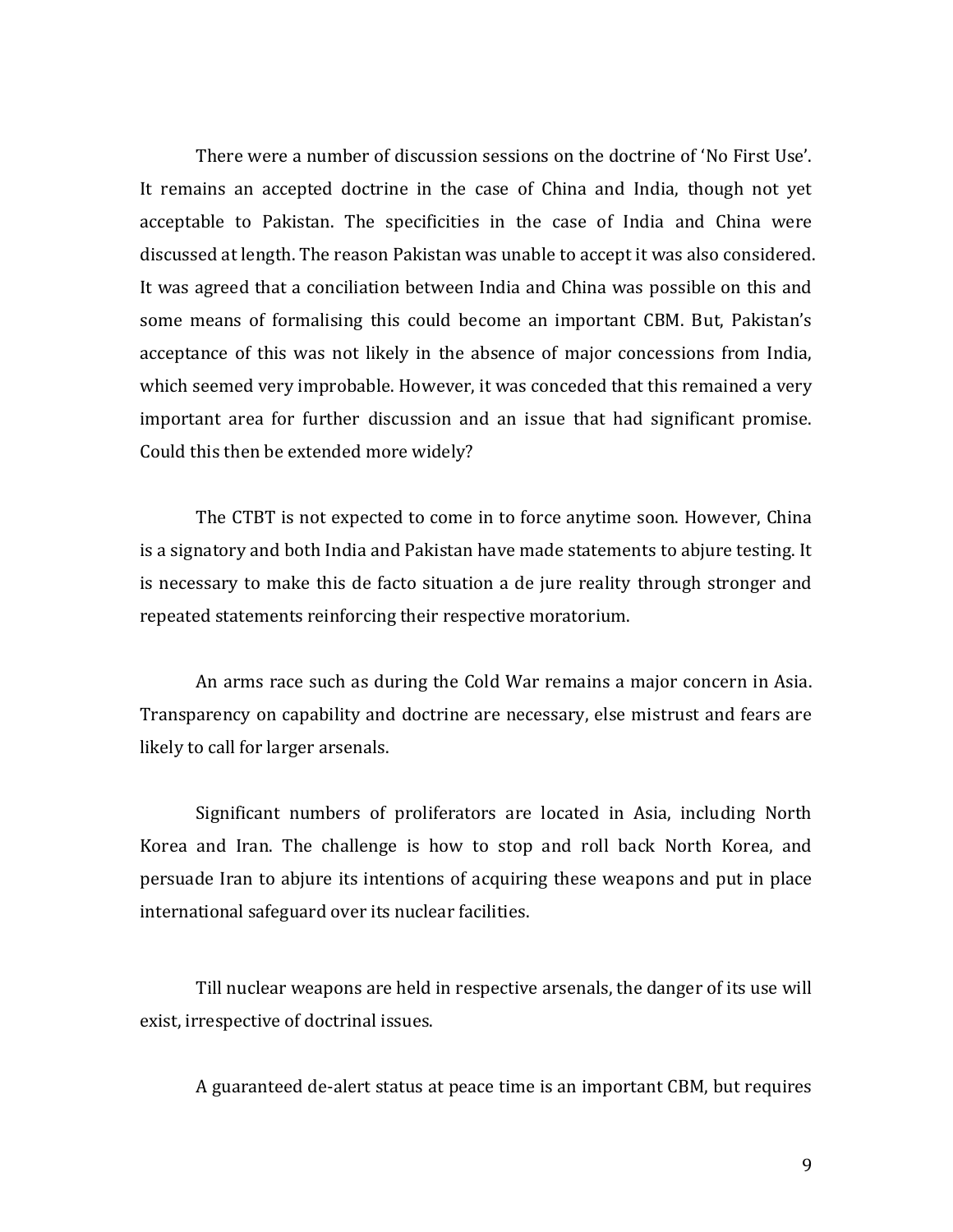verifiable declarations from all three countries. China, India, and Pakistan could also agree to mutual agreeable cut‐off on military fissile production under a cooperative security arrangement, rather than seek each other as excuses for an arms race.

The fear of nuclear terrorism often blurs the differences between nuclear weapons terrorism and the use of a dirty bomb or radiological dispersal device. The group conceded that nuclear terrorism in all its various forms and dimensions remained the most significant challenge to nuclear security in Asia and the world. Much greater coordinated and purposeful dialogues are necessary to ensure security against this threat.

The future focus would be on the safety end of nuclear technology and the peaceful use of nuclear energy, such as the renaissance of nuclear energy. The future focus should be on the safety end of nuclear technology and peaceful use of nuclear energy, even as there is a burgeoning growth in the nuclear power industry.

The NPT, for all its flaws, remains the cornerstone of the international nonproliferation regime. Yet, significant modifications will be necessary to allow India and Pakistan a status that accepts the reality of their nuclear weapons possession. This will help them both to play a more constructive role in the implementation of the Treaty provisions.

Battlefield nuclear weapons are dangerous and contradictory to the principle of 'nuclear weapons solely as tools of deterrence'. Miniaturization of nuclear weapons should be discouraged, even as the concept of tactical nuclear weapons must be undermined.

While confidence-building and mutual trust are ultimate solutions to reducing tensions, three specific issues require understanding and action ‐ Transparency (of doctrines and actions), Threat Perceptions (stemming from each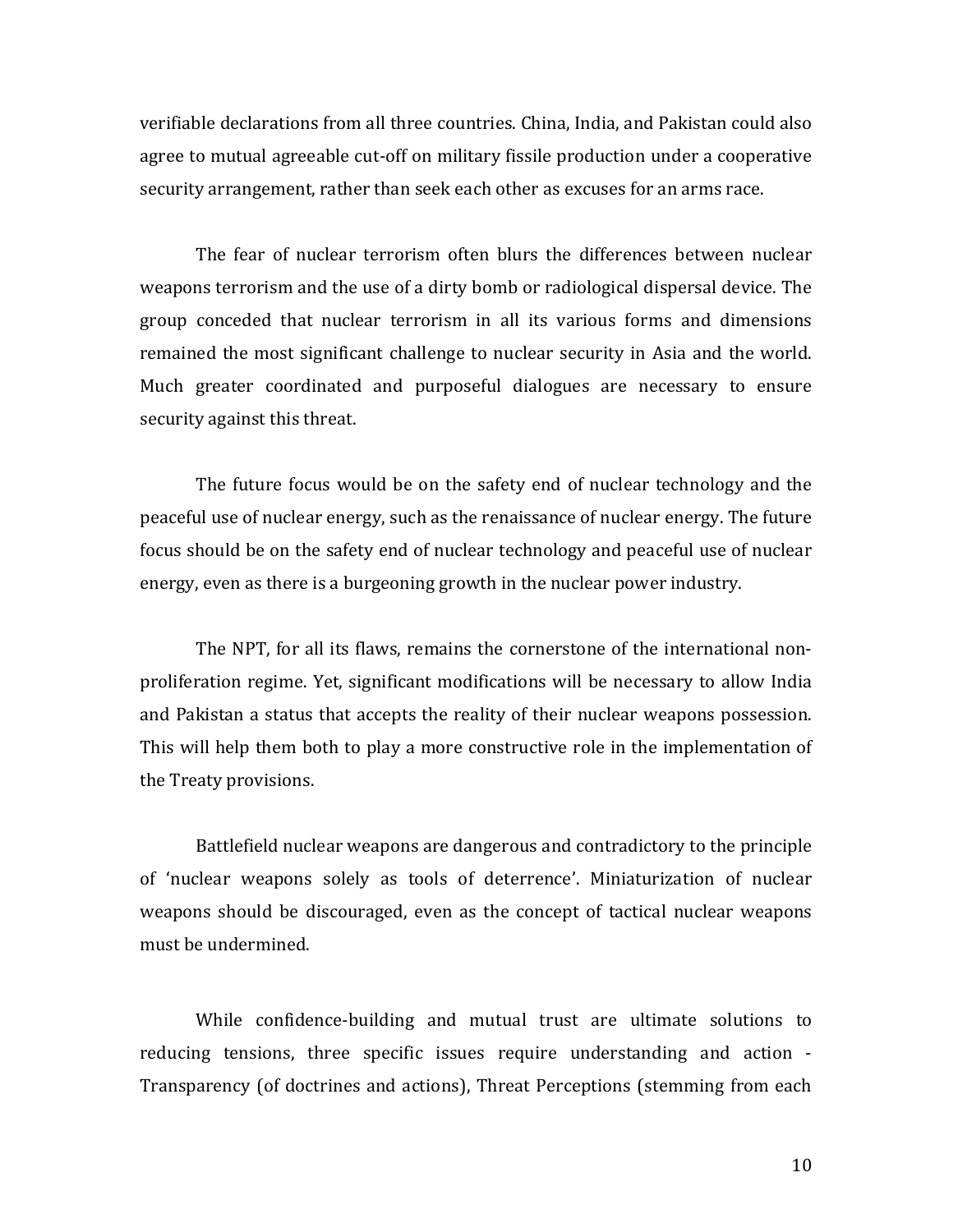other which could be discussed in an environment free of extraneous pressure) and Causality (that drives the nuclear policies of each nation to adopt stances seen as destabilizing by others).

#### **A General Summary of points**

It is not easy to summarize the rich discussions that ensued in all these five rounds. Some were contentious, even heated, yet the general spirit was one of constructive enquiry. While supporting respective doctrines and policies, it was conceded that the "other's" point of view merited equal attention. It is in this sense that we expect that the next rounds of this dialogue will present better understanding and through this process facilitate an official dialogue, which should be fruitful.

One possibility is to agree on the following possible course of action, or in its absence an agreement to pursue these as possible immediate objectives:

a) A guaranteed de-alert status at peace-time with verifiable declarations from all three countries.

b) A mutual agreement of all three to cut-off military fissile production under a cooperative security arrangement.

c) Developing a comprehensive approach on nuclear weapons security and elimination.

d) Reducing the salience of nuclear weapons in South Asian security doctrines and policy.

e) Bringing about a marked improvement of relations between India and Pakistan.

f) Discouraging tactical, battlefield or miniaturization of nuclear weapons in Asia.

g) If India agrees to a No War Pact with Pakistan, would the latter agree to an NFU?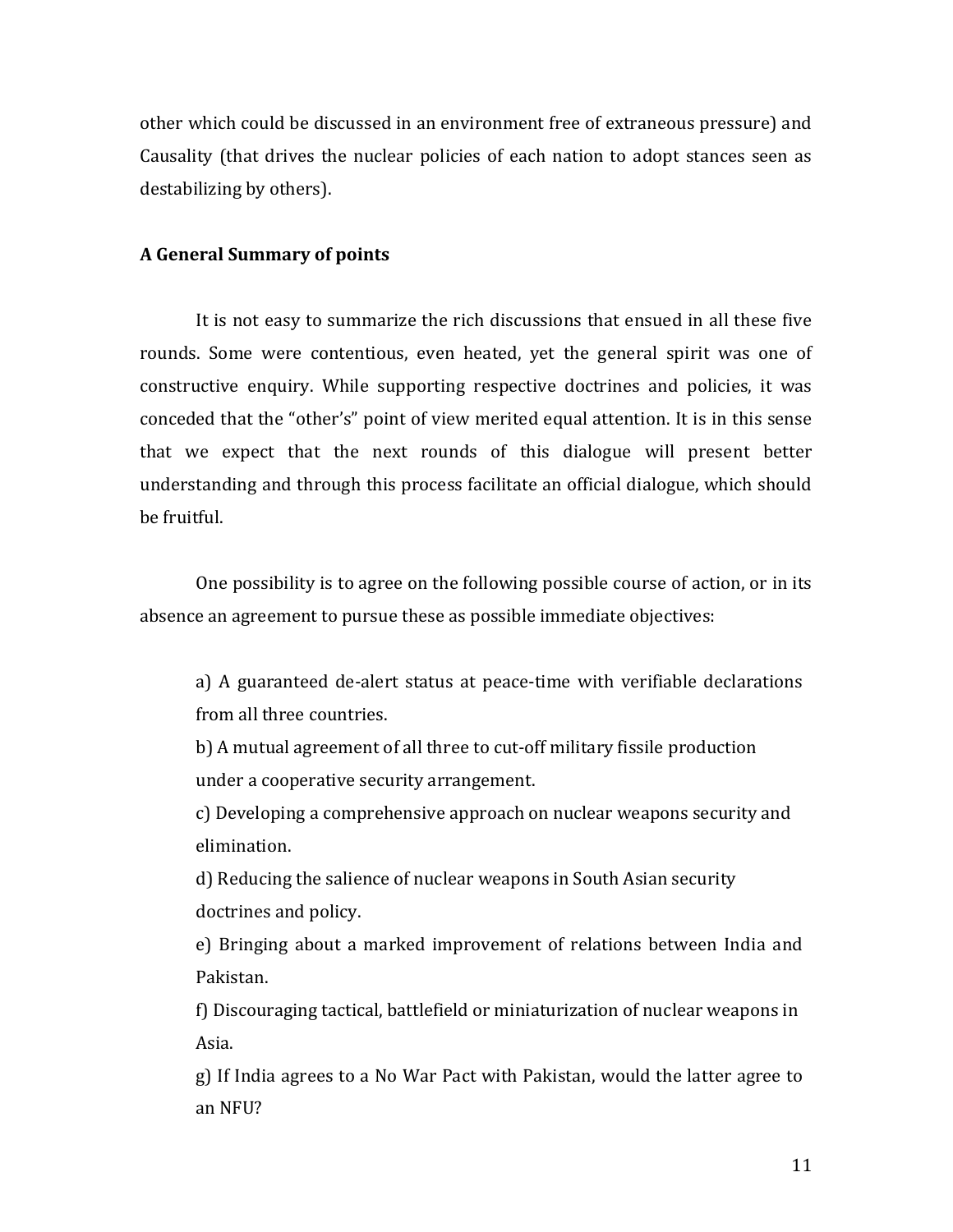#### **PURSUING THE RAJIV GANDHI ACTION PLAN**

#### **T he Outlines of the Plan**

On 19 Jun 1988 at the United Nations General Assembly Rajiv Gandhi, the Prime Minister of India, made a powerful call for a nuclear free world and suggested a Plan of Action to eliminate nuclear weapons by 2010. He said;

*"Humanity stands at a crossroads of history. The world has lived too long under the sentence of extinction. Nuclear weapons threaten to annihilate human civilization and all that humankind has built through millennia of labor and toil. …………….. It is imperative that nuclear weapons be eliminated."[4](#page-16-1)*

 At the 20th anniversary of Rajiv Gandhi's UN speech, in June 2008 at Delhi Prime Minister Manmohan Singh said; "India is still "*fully committed to nuclear disarmament that is global, universal and nondiscriminatory in nature*." For India, "*the only effective form of nuclear disarmament is global nuclear disarmament*"; nuclear disarmament cannot be "*regionalized*."[5](#page-16-1)

 India has been a reluctant nuclear weapon power. Even though it may have had the capability to conduct a nuclear test explosion before the Nuclear Non‐ Proliferation Treaty entered into force, it showed no inclination to do so. Even when it conducted a "peaceful nuclear test" explosion in May 1974, it did not make any attempt at weaponization. It was only much later when Pakistan had announced its nuclear weapon capability in the mid 1980's that its leaders were left with absolutely no other option.<sup>[6](#page-16-1)</sup> Therefore, there is in India, strong public support towards nuclear weapons elimination in an universal context and through a non‐ discriminatory process.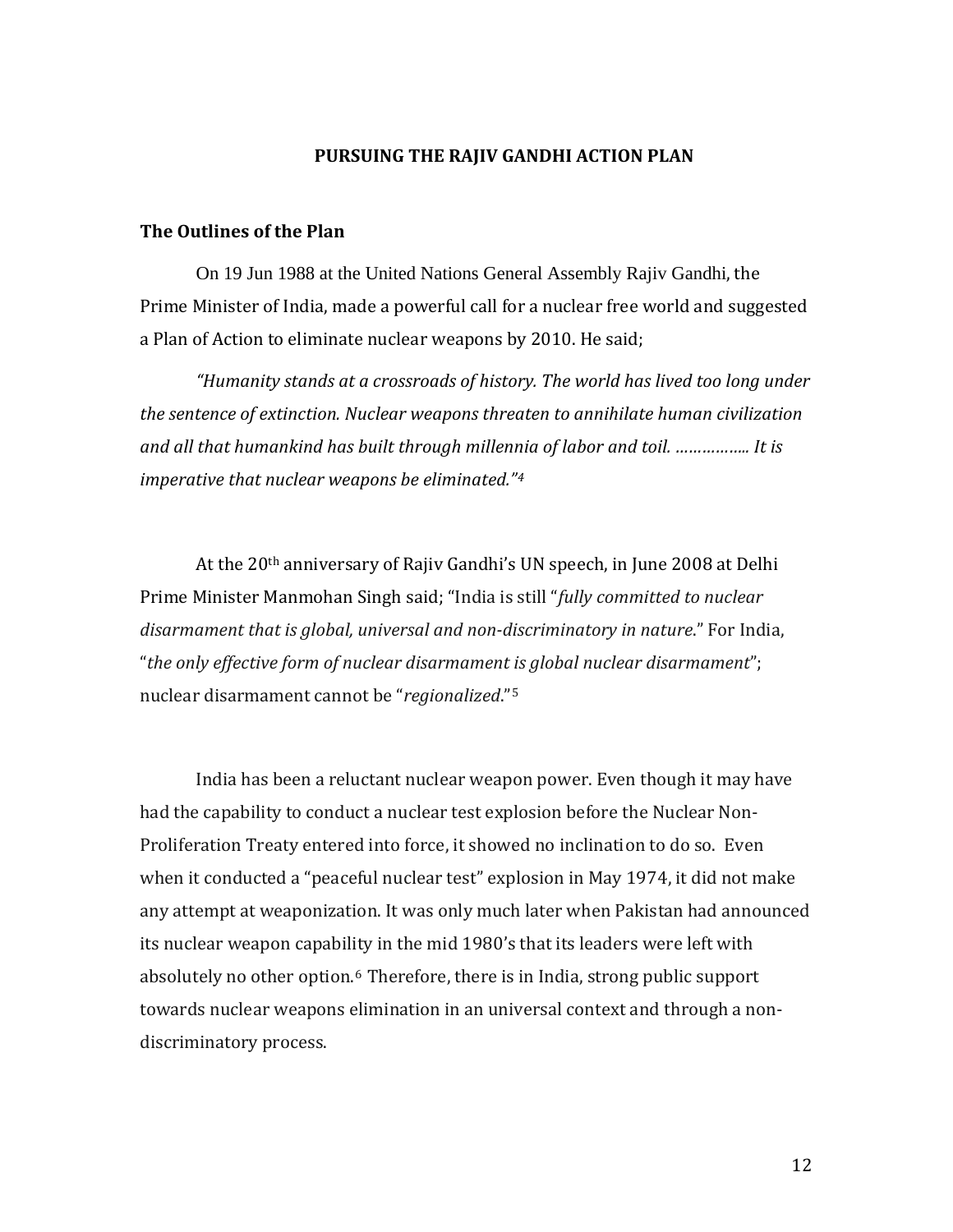#### **The Rajiv Gandhi Action Plan in Today's World:**

What is the relevance of the Rajiv Gandhi Action Plan in today's world? In 1988 the world was yet to come out of the Cold War and conditions were far rom propitious for implementation. It may be said the Action Plan was perhaps well ahead of its time. The world is far more favorably inclined towards nuclear disarmament today than it was in 1988. A Report prepared by an Informal Group in India on implementing the RGAP prepared a detailed action plan recommending its implementation on 20 Aug 2011.<sup>[7](#page-16-1)</sup> This provides another and more viable structure for moving forward on the goal of global nuclear disarmament.

Given how the momentum is gaining on nuclear disarmament the norm of non‐use is now very strong, barring the use of nuclear weapons by terrorists or a state in self‐defence against major aggression. That unlikely event, though, should only strengthen the call for NWS to disarm without delay. Not even Iran or North Korea talk of using it first. Indeed, the push for Climate Change, turning the world economy around, managing food, water and energy shortages globally will only increase the need for more conversations on 'collective human security'. Even France, that has traditionally shied away from calling for the elimination of nuclear weapons, remains "fully committed to... make collective security a reality", in the words of Pierre Sellal, Secretary General for the French Foreign Affairs Ministry, speaking at the Global Zero Summit in 2010.[8](#page-16-1) What can possibly be the role of nuclear weapons in such a world?

#### **The Future**

The Government of India remains committed to pursue the RGAP. In what form and in what manner it will do so still remains open. With the impending leadership changes in China and a younger and a new set of leaders at the helm, there may well be a possibility of a positive response there. In Pakistan as well if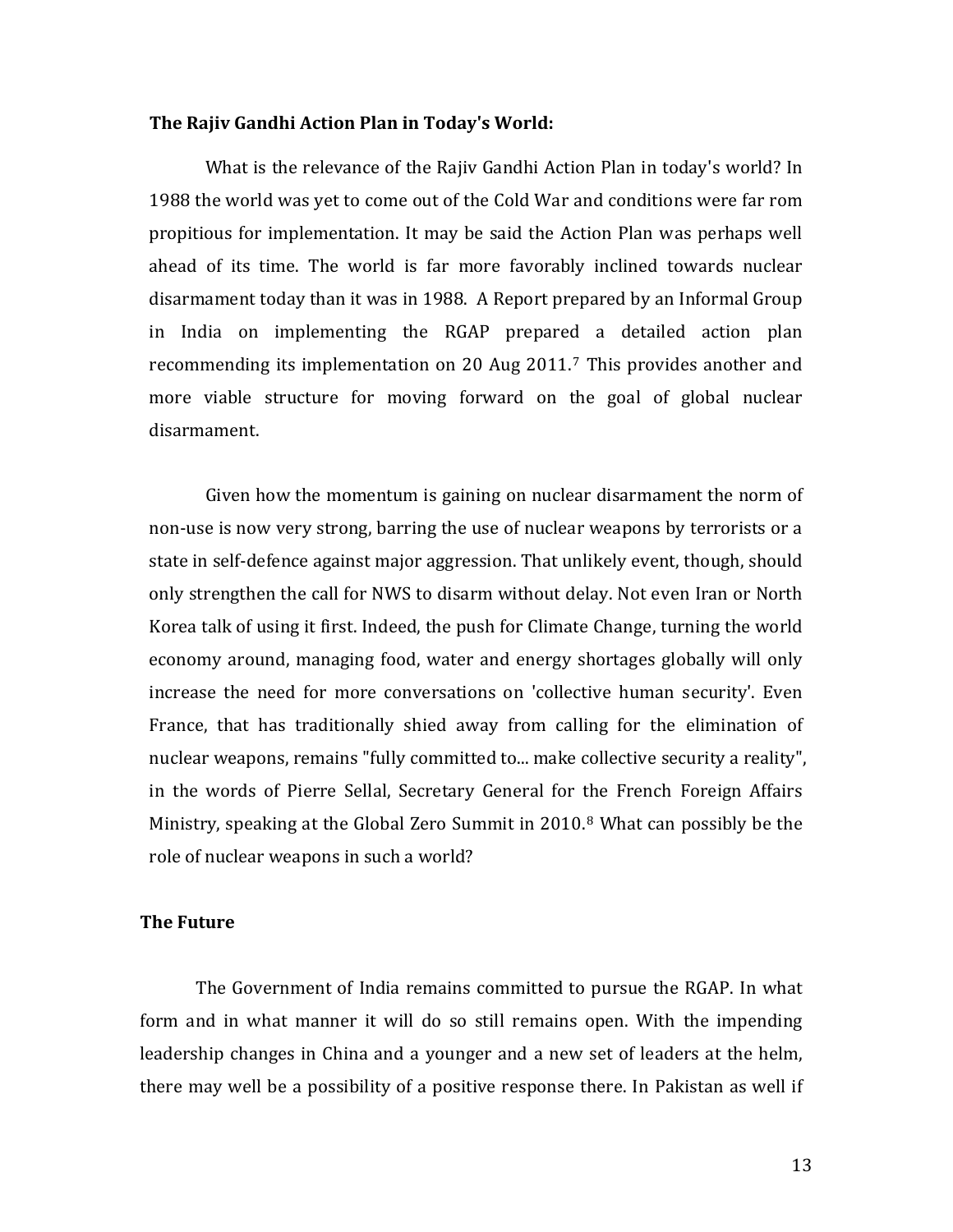there is a transition to a new generation of democratic leaders in 2013, there can be every expectation that the civilian government may assume a greater role in nuclear policy and hence move towards a more positive engagement. These are mere speculations and reality may well be different. Yet, the possibility of positive changes look hopeful. If this were to happen, the Government of India will be more than willing to take up the initiative once again.

#### **NUCLEAR CONFIDENCE BUILDING MEASURES BETWEEN INDIA AND CHINA**

#### **Evolving Possible Confidence Building Measures**

The trilateral dialogue process helped in underlining the possibility of substantive nuclear confidence building measures, along lines that have been adopted in the conventional area over a period since 1993. This allows me to make a few bold recommendations regarding possible areas of agreement:-

First, both sides tended to agree that the only conceivable purpose to possess nuclear weapons is to deter its possible use, that is "deterrence". Any other use whatsoever is a failure of policy with the possible danger of mutual annihilation.

Second, both India and China share many common approaches towards nuclear weapons; they believe in its universal elimination, through verifiable and non‐discriminatory measures and in eliminating fissile material production for nuclear weapons.

Both believe in 'no first use' and 'non-use against non nuclear powers.' Indeed they are today the only nuclear weapon powers that have this as a declared policy. Though it is equally true that in the absence of a concrete set of actions that would lend greater credibility to this policy, it loses much of its actual potential for confidence building.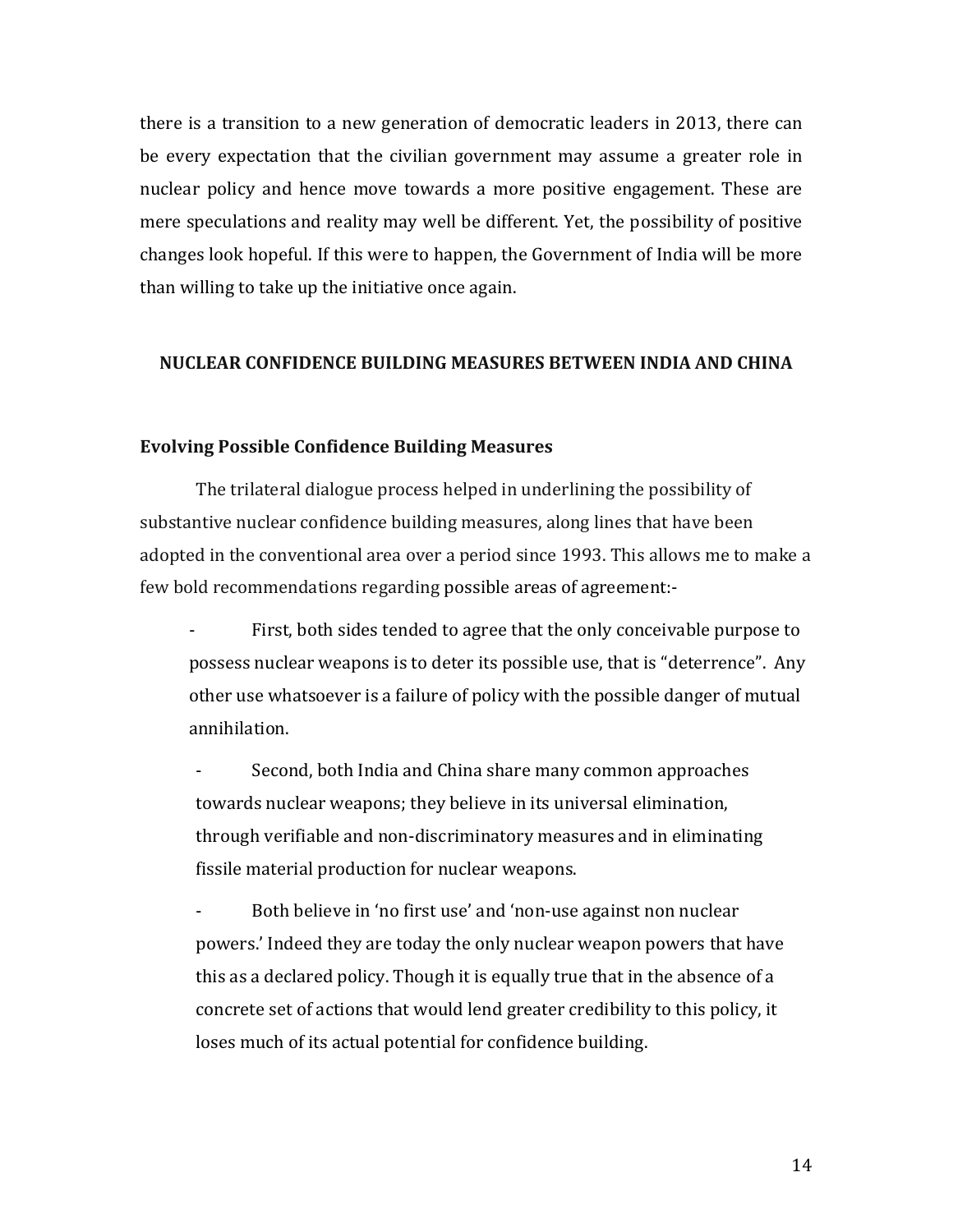Finally, both have comparably limited arsenals though with growing effective and assured delivery capabilities, particularly with China.

These common positions allow both countries to deliberate and agree bilaterally over a set of confidence building measures in the nuclear domain. The following measures are eminently reasonable to develop further through detailed consultation:-

- ‐ First, is a joint treaty or statement reiterating "no‐first use" or "threat of use" against each other.
- ‐ Second, to prevent possible accidental use, to develop effective "risk reduction measures". As these measures take hold, over time we can initiate mutual inspections of each other's facilities.
- ‐ Third, implement enhanced confidence building in the border areas.
- ‐ Fourth, to sign a mutual non‐attack of nuclear facilities agreement. A notification of locations is not likely to be possible now but even a mere statement at this stage may be considered a positive development.
- ‐ Fifth, examine in some detail and exchange ideas about each other's nuclear doctrines.

 In proposing these measures it is necessary to remember that there are other threats and scenarios that are equally if not more relevant in each other's context. China's security concerns are not so much against India as it is overwhelmingly focused on its global concerns. These are in its north‐east, centered around the Koreas and Japan as well as Russia in the north. The East and South China Seas have emerged as current areas of major strategic interest as well as concern. For India, Pakistan will remain a source of immediate concern, in particular when this is reinforced through its support to terrorism.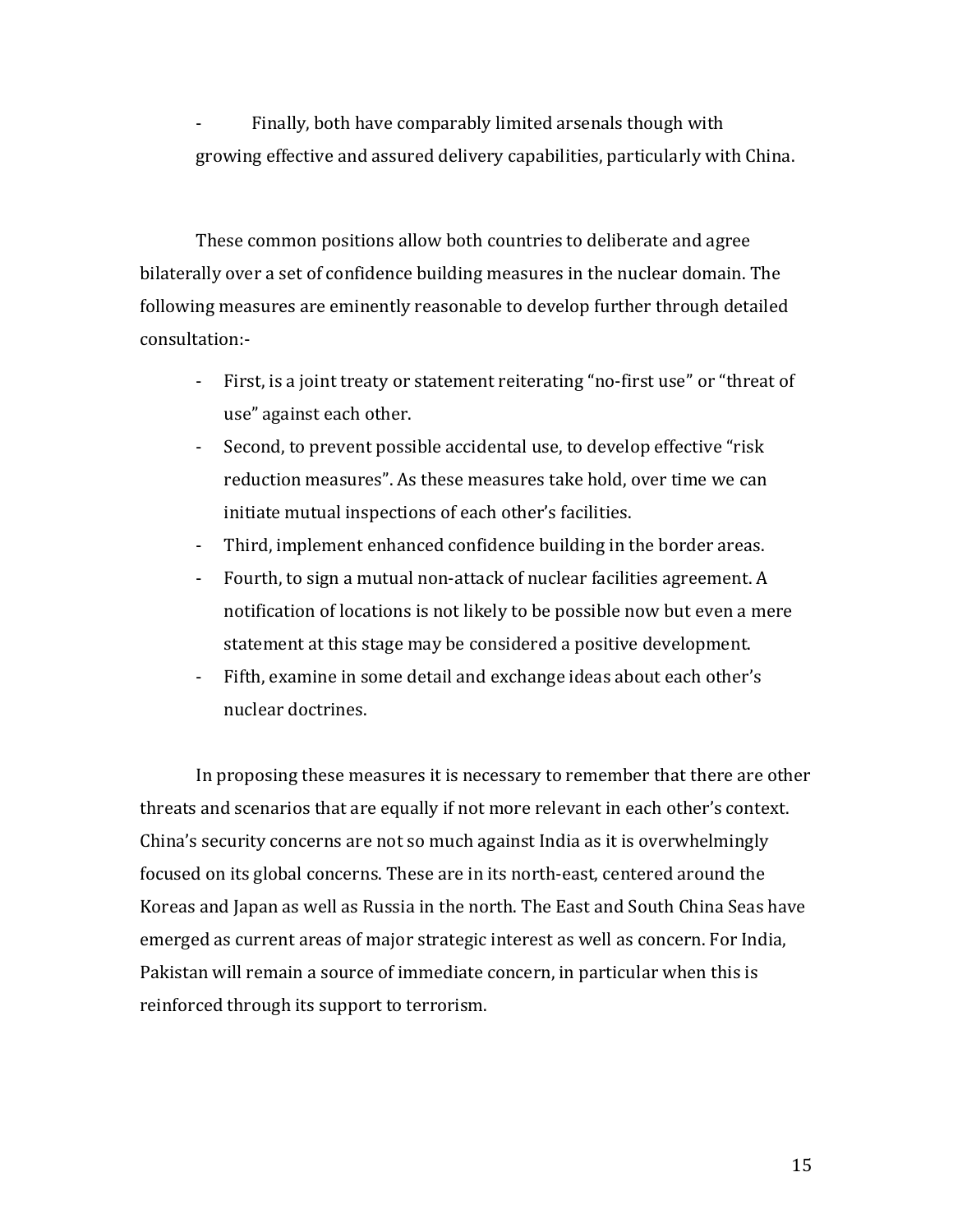As leading and emerging global powers it is also important for both to initiate jointly multilateral measures at the international level to address issues of disarmament. Let me list out a few.

- First, make an international call for reducing the salience of nuclear weapons in security doctrines.
- Second, initiate negotiation of an agreement on no-first use of nuclear weapons among all nuclear weapon states.
- Third, jointly call for a convention on the complete prohibition of the use or threat of use of nuclear weapons. If necessary ask for a decision once again by the International Court of Justice to outlaw nuclear weapons.
- Fourth, initiate negotiation of a nuclear convention prohibiting development, stockpiling and production of nuclear weapons, moving towards a global, non‐discriminatory and verifiable elimination of these weapons based on a realistic time frame.
- Finally collectively formulate additional measures by nuclear states to reduce accidental use.

# **CONCLUSION**

 It is time today to address issues of nuclear arms both at the international and at regional levels. While many issues will be required to be dealt with globally, particularly those concerning GND; there are many other issues that remain which need urgent bilateral and multilateral initiatives. Reducing regional tensions, eliminating threats of terrorism, questions of safety and security of nuclear weapons, are among these. Intensifying these multiple initiatives can only help contribute to global peace and security.